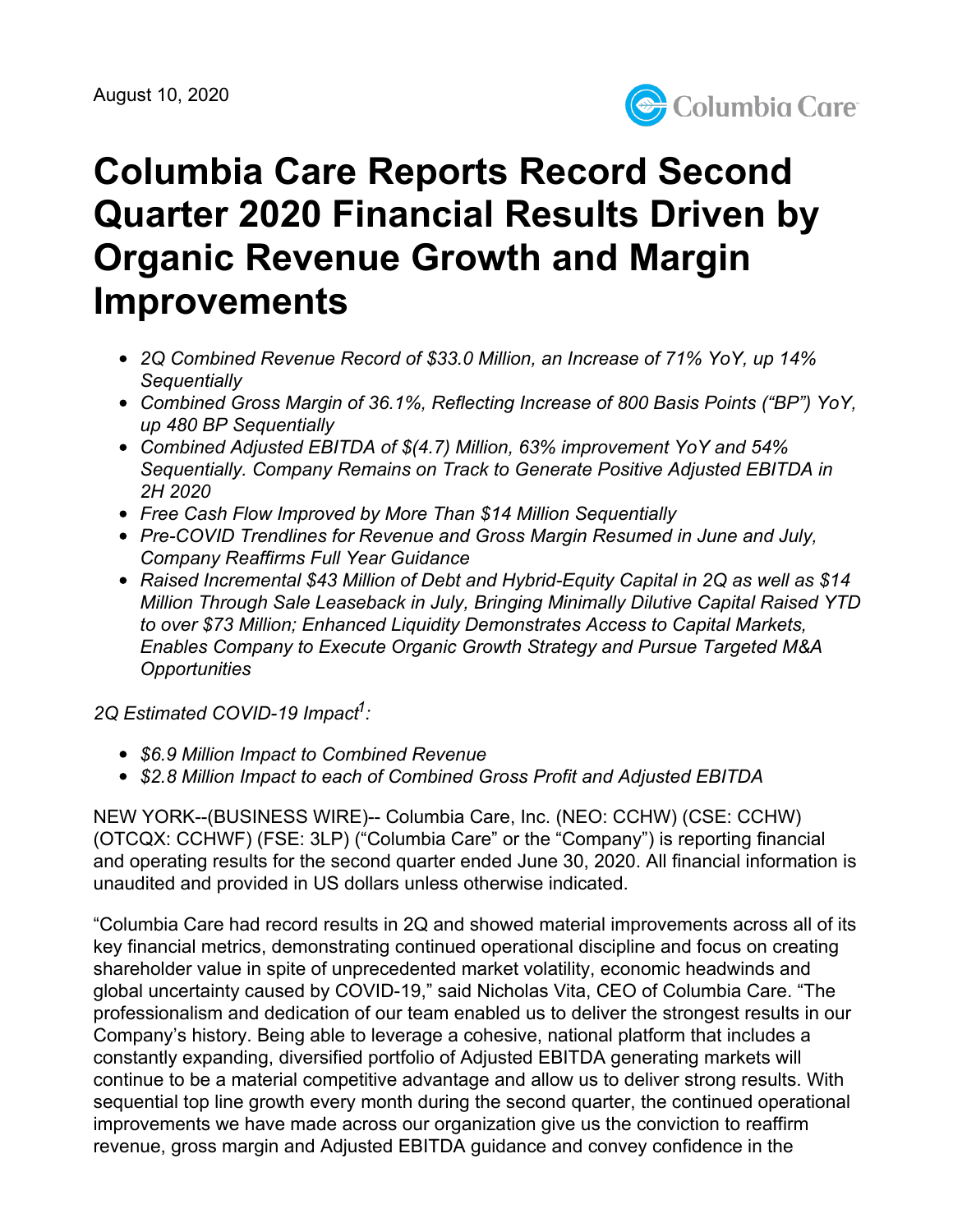sustainability of the sequential gross margin and Adjusted EBITDA improvements we have seen, and expect to see going forward.

"Although COVID-related challenges impacted certain markets, the positive trendlines in all of our markets have resumed to levels above pre-COVID. With gross margin improving faster than forecasted, we are delighted to report that six markets were Adjusted EBITDA positive in 2Q with at least four more very close to break-even and expected to turn positive in 3Q. We remain confident in our commitment to be Adjusted EBITDA positive in 2H 2020, positioning Columbia Care as a national and global leader in the industry."

|                                    | Q2       | Q <sub>1</sub> | Q2                | %QoQ | %YoY                 |
|------------------------------------|----------|----------------|-------------------|------|----------------------|
|                                    | 2020     | 2020           | 2019              |      |                      |
| <b>Combined Revenue</b>            | 33,012   | 28,936         | 19,297            | 14%  | 71%                  |
| Combined Gross Profit <sup>3</sup> | 11,908   | 9,068          | 5.429             | 31%  | 119%                 |
| <b>Combined Gross Margin</b>       | 36.1%    | 31.3%          |                   |      | 28.1%480 bps 800 bps |
| <b>Combined Adjusted</b>           |          |                |                   |      |                      |
| <b>EBITDA</b>                      | (4, 734) |                | (9,865)(11,404)   | 52%  | 58%                  |
| <b>Excluding Ohio</b>              |          |                |                   |      |                      |
| Dispensaries <sup>4</sup> :        |          |                |                   |      |                      |
| Revenue                            | 28,413   | 26,323         | 19,297            | 8%   | 47%                  |
| Gross Profit <sup>3</sup>          | 10,140   | 8.033          | 5.429             | 26%  | 87%                  |
| Gross Margin                       | 35.7%    | 30.5%          |                   |      | 28.1%520 bps 760 bps |
| <b>Adjusted EBITDA</b>             | (5, 481) |                | (10,037) (11,404) | 45%  | 52%                  |
| Cash                               | 42,350   |                | 26,858 125,310    | 58%  | $-66%$               |

## **Second Quarter 2020 Financial Summary 2** *(in \$ thousands, excl. margin items)*

## **Key State Level Updates:**

## **Arizona:**

- Continues to sell through its entire cultivation and manufacturing supply through its medical dispensaries.
- New brand and product introductions drove material sequential and YoY improvement in gross margin.
- Well positioned in the market for potential conversion to adult use sales in 2021.
- *Top five market by revenue and generating positive Adjusted EBITDA.*

## **Delaware:**

- Almost doubled revenue quarter over quarter and on track for similar growth in Q3.
- Launched 11 new SKUs during the quarter.
- Currently adding roughly 100 new patients per week.
- Launched home delivery with basket size averaging \$231 vs. \$129 in store.
- *Generating positive Adjusted EBITDA.*

## **Florida**: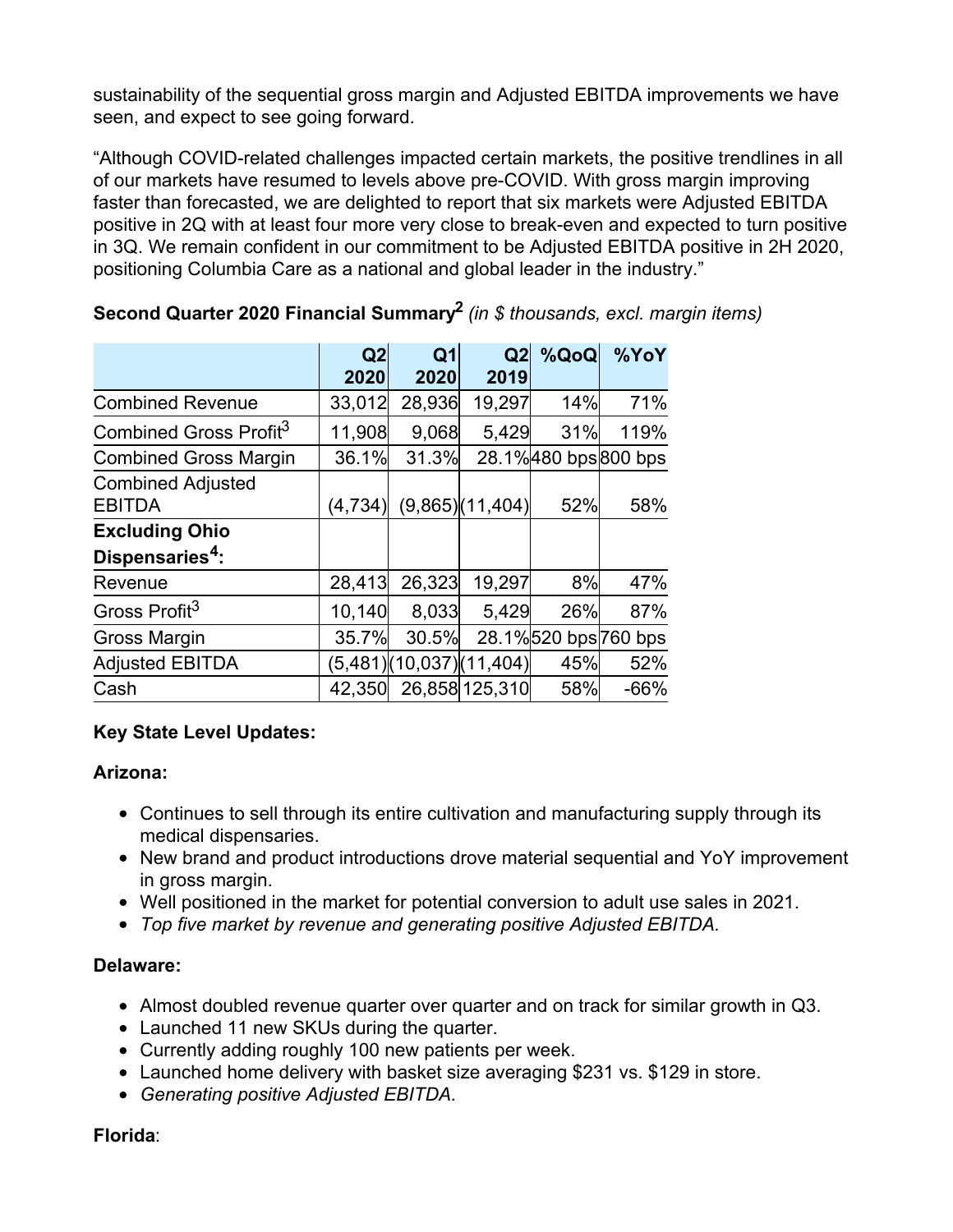- Consistent with Company plan, additional cultivation capacity came online in late June and drove sales in July up nearly 40% month-over-month.
- Lakeland cultivation facility is now at 100% bloom capacity and has produced its first harvest – including other cultivation capacity that came on-line in July, this adds approximately \$50 million in annualized dry weight equivalent flower capacity.
- Expecting to introduce 29 additional new product SKUs in 2H 2020 (pending regulatory approval) with 11 new products already approved including kief, shatter, and vape cartridges.
- Expect four more dispensaries to open in 2H 2020.
- *Top five market by revenue.*

## **Illinois**:

- Experienced COVID-19 related challenges in operations and personnel continuity in March and April before returning to sequential growth every month through July.
- Monthly revenue is now back to pre-COVID-19 levels, and the company expects growth to accelerate given strong momentum in its wholesale business (expected to be in excess of \$300K per week beginning in August) – ramping up new throughput capacity that came online in July.
- Cultivation is now producing at full capacity and flower is being produced and sold with THC levels as high as 37%, one of the strongest potencies in the state.
- Targeting additional adult use dispensary opening in Villa Park in 3Q, expansion of Chicago dispensary expected to be completed in early September.
- *Generating positive Adjusted EBITDA.*

## **Massachusetts**:

- Adult use sales in MA were temporarily suspended March 24 May 24 (approximately \$500K in revenue per week) impacted 2Q results.
- Revenue dropped by over 50% in March and April (combined) due to temporary suspension of Adult Use program.
- May and June sales were up almost 90% month-over-month (combined) following the resumption of adult use sales, and in July sales have exceeded pre-COVID-19 levels.
- *Top five market by revenue and generating positive Adjusted EBITDA.*

## **New Jersey:**

- Opened first dispensary in Vineland in June and completed its first harvest in its 50,000 ft<sup>2</sup> cultivation facility in July.
- The company plans to open two additional dispensaries in 2H 2020.
- Expects to materially expand cultivation and production capabilities during 2H 2020 in anticipation of conversion to adult use cannabis sales in 2021.
- *Extraordinary month over month growth rate expected to result in positive Adjusted EBITDA in Q4 2020.*

# **New York**

- Launched 17 new SKUs, including both flower and oil products.
- Home delivery revenue in 2Q increased 73% QoQ and number of deliveries increased by 53%.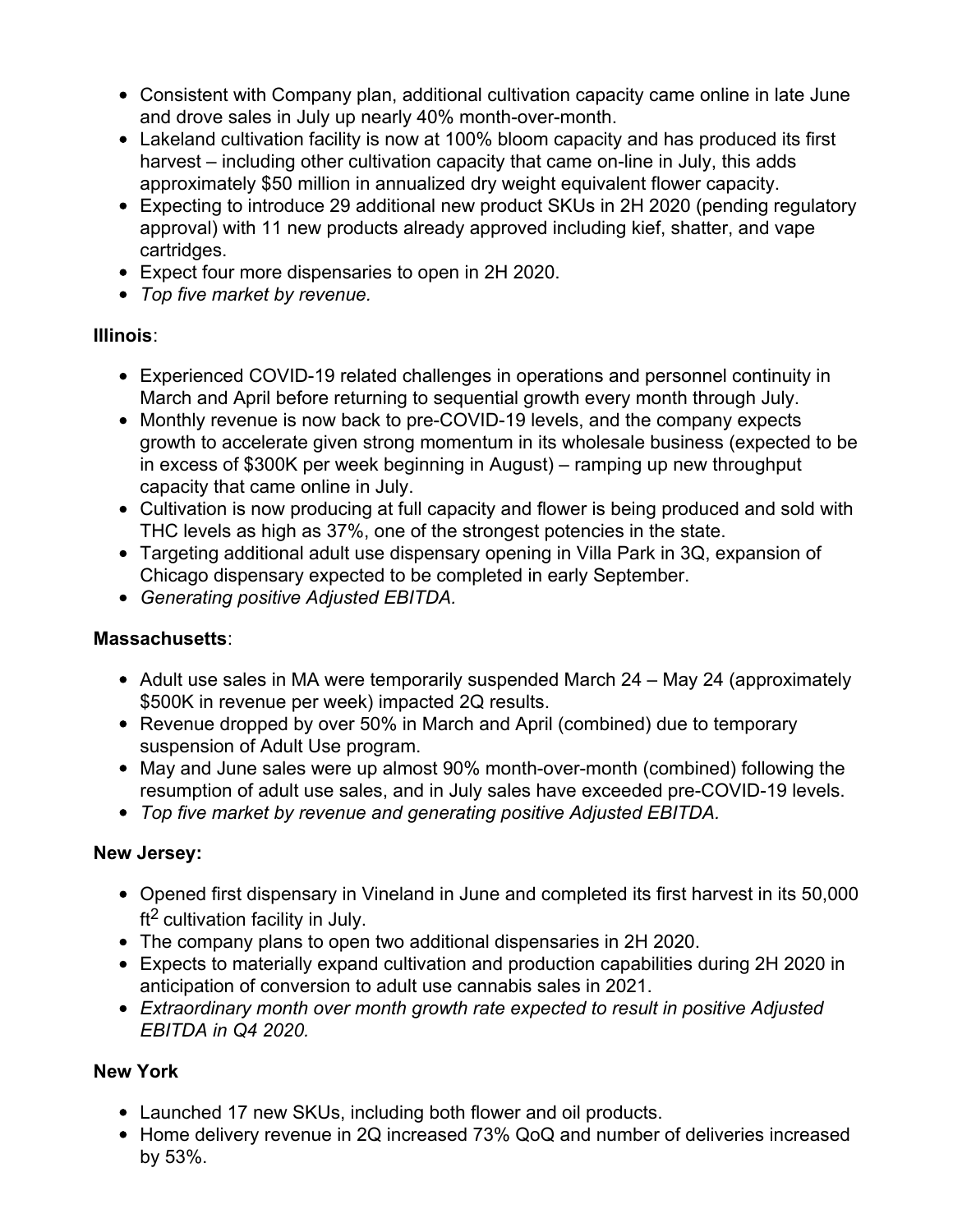*Improved gross margin due to expanded product line, expect to be Adjusted EBITDA positive in 3Q.*

## **Ohio:**

- 2Q revenue up more than 75% from 1Q due to the launch of wholesale and same store growth of four operational dispensaries.
- Additional cultivation capacity came online maximizing bloom capacity to 100% by end of 2Q; positioning operation for larger wholesale revenue base, improved margins through retail channel and differentiated manufactured products and brands. Additional cultivation expansion expected in 2H 2020.
- Processing facility approved for operation and extracted first 1000g of oil in preparation for initial launch of Columbia Care branded vaporization cartridges in 3Q.
- More than doubled gross margin due to greater internally sourced product; expects to continue momentum into 2H 2020 as wholesale sales began to ramp in July.
- *Top five market by revenue and generating positive Adjusted EBITDA.*

## **Pennsylvania**:

- Continues to outperform, experienced sequential growth every month during the quarter.
- July sales were up nearly 2x from pre-COVID levels; continues to generate exceptional store-level economics.
- 15% increase in new medical patients QoQ, adding roughly 60 new patients per day.
- *Top five market by revenue and generating positive Adjusted EBITDA.*

## **Virginia:**

- Recently commenced grow operations in its new 62,000 f $\hat{f}$  cultivation and manufacturing facility.
- Expects to open its first dispensary and commence wholesale and retail sales in 2H 2020.
- Plans to expand dispensary footprint up to five more locations as additional cultivation and manufacturing capacity comes online.
- One of five licensed operators in the state; additional infrastructure build completion targeted to establish market leadership in advance of potential adult-use cannabis approval in 2021.
- Expected launch of state-wide home delivery capacity in 2H 2020.

## **Trend Analysis of COVID-19 & Mandated Temporary Facility Closures**

|                      | <b>COVID-19 Phase I</b> |               |               | <b>Phase II</b> |               |
|----------------------|-------------------------|---------------|---------------|-----------------|---------------|
|                      | <b>Actual</b>           | <b>Actual</b> | <b>Actual</b> | <b>Actual</b>   | <b>Actual</b> |
| <b>MARKET</b>        | <b>March</b>            | <b>April</b>  | May           | June            | July          |
| NY MoM growth        |                         |               |               |                 |               |
| ℅                    | 13.1%                   | $-8.8%$       | 7.7%          | 0.3%            | 0.3%          |
| <b>MA MoM growth</b> |                         |               |               |                 |               |
| %                    | $-8.3%$                 | $-53.3%$      | 30.4%         | 57.6%           | 13.0%         |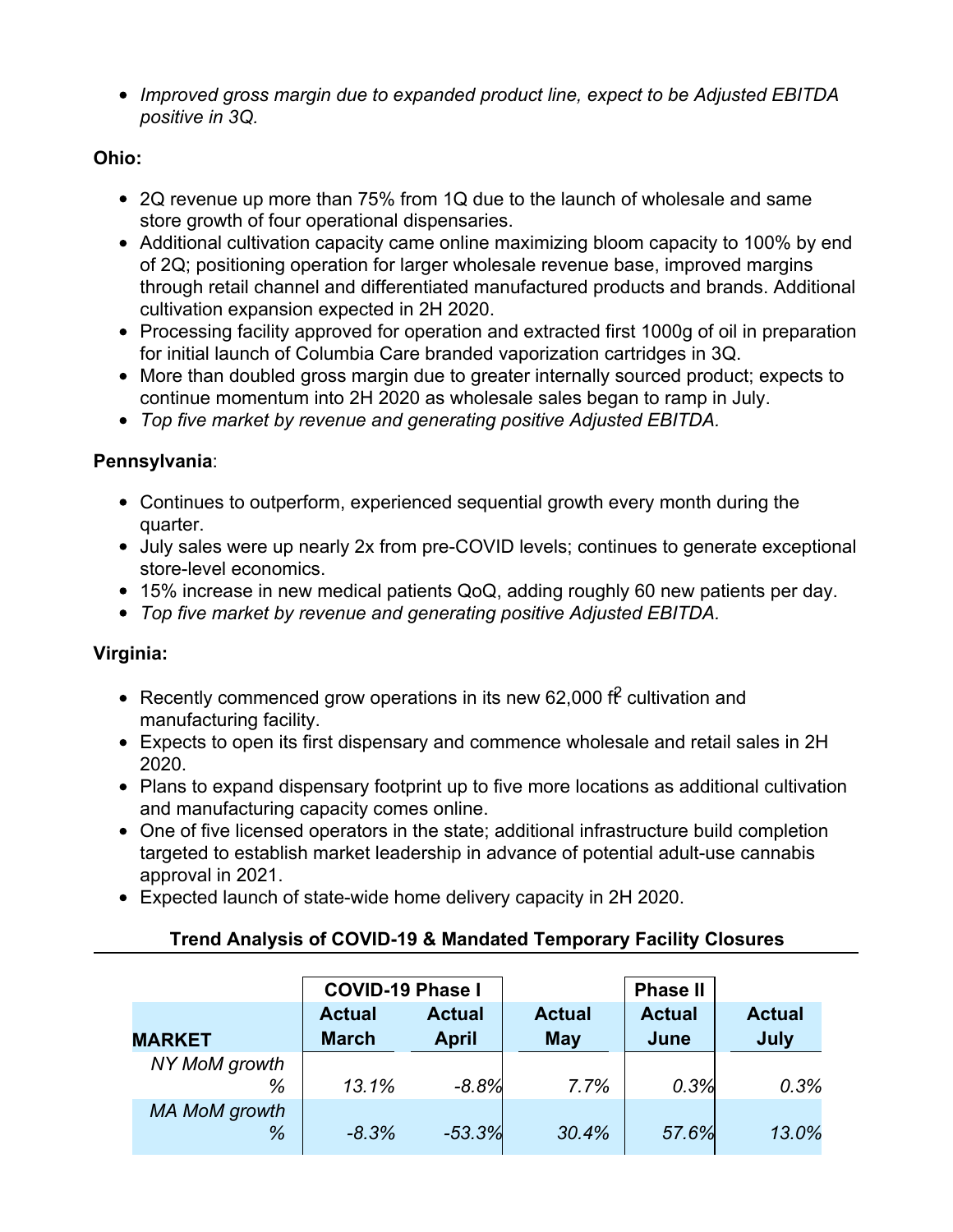| AZ MoM growth %      | 33.8%    | 4.5%     | 6.7%  | $-4.4%$  | 7.3%  |
|----------------------|----------|----------|-------|----------|-------|
| DC MoM growth        |          |          |       |          |       |
| $\%$                 | 23.7%    | 11.3%    | 23.0% | $-16.1%$ | 44.1% |
| IL MoM growth %      | $-18.4%$ | $-22.9%$ | 8.2%  | 31.2%    | 36.3% |
| PA MoM growth        |          |          |       |          |       |
| $\%$                 | 27.4%    | 20.4%    | 11.3% | 0.3%     | 15.8% |
| DE MoM growth        |          |          |       |          |       |
| %                    | 95.0%    | $-2.1%$  | 38.5% | 8.4%     | 19.0% |
| FL MoM growth %      | 22.8%    | 4.9%     | 4.0%  | 18.7%    | 31.0% |
| OH MoM growth        |          |          |       |          |       |
| %                    | 26.0%    | 31.9%    | 18.1% | $-4.4%$  | 25.6% |
| CA MoM growth        |          |          |       |          |       |
| $\%$                 | 5.5%     | $-37.5%$ | 35.0% | 49.6%    | 16.3% |
| <b>MD MoM growth</b> |          |          |       |          |       |
| ℅                    | 48.2%    | 16.5%    | 4.7%  | $-3.4%$  | 42.8% |
| NJ MoM growth %      | N/A      | N/A      | N/A   | N/A      | 42.6% |
| Other <sup>5</sup>   | N/D      | N/D      | N/D   | N/D      | N/D   |
| \$ Weighted Sub-     |          |          |       |          |       |
| <b>Total</b>         | 11.9%    | $-9.8%$  | 15.5% | 12.9%    | 17.2% |

Vita continued: "I am happy to announce that in July, every market generated stronger revenue than pre-COVID levels. Looking ahead, we are excited to close our acquisition of The Green Solution and incorporate Colorado into our leading, integrated national platform. We will also continue to invest in our core markets that are poised for the strongest nearterm levels of growth and profitability in Columbia Care's history. Columbia Care is dedicated to optimizing operations as we approach our inflection point of turning Adjusted EBITDA positive later this year."

## **The Green Solution (TGS) Acquisition**

COVID-19 related delays impacted both the completion of final due diligence and certain regulatory approvals. As a result, Columbia Care expects to close its acquisition of TGS following completion of final due diligence and regulatory approvals.

## **2020 Outlook**

| <b>Metric</b>                              | Stand-alone basis | Pro forma<br>basis |
|--------------------------------------------|-------------------|--------------------|
| <b>Combined Revenue</b>                    | \$155M - \$180M   | \$234M - \$265M    |
| <b>Combined Gross Margin</b>               | $40\% + in Q4$    | $40\% + in Q4$     |
| <b>Break-even Combined Adjusted EBITDA</b> |                   |                    |
| timing                                     | Q <sub>4</sub>    | Q3                 |
| Full year CAPEX                            | \$45M - \$50M     | $$45M - $50M$      |

Columbia Care's 2020 outlook is based on current trends and is consistent with its previously disclosed forecast on March 10, 2020, with the exception of CAPEX. The updated CAPEX target includes \$12 million associated with New Jersey properties that were subsequently sold as part of its recently disclosed sale leaseback with Innovative Industrial Properties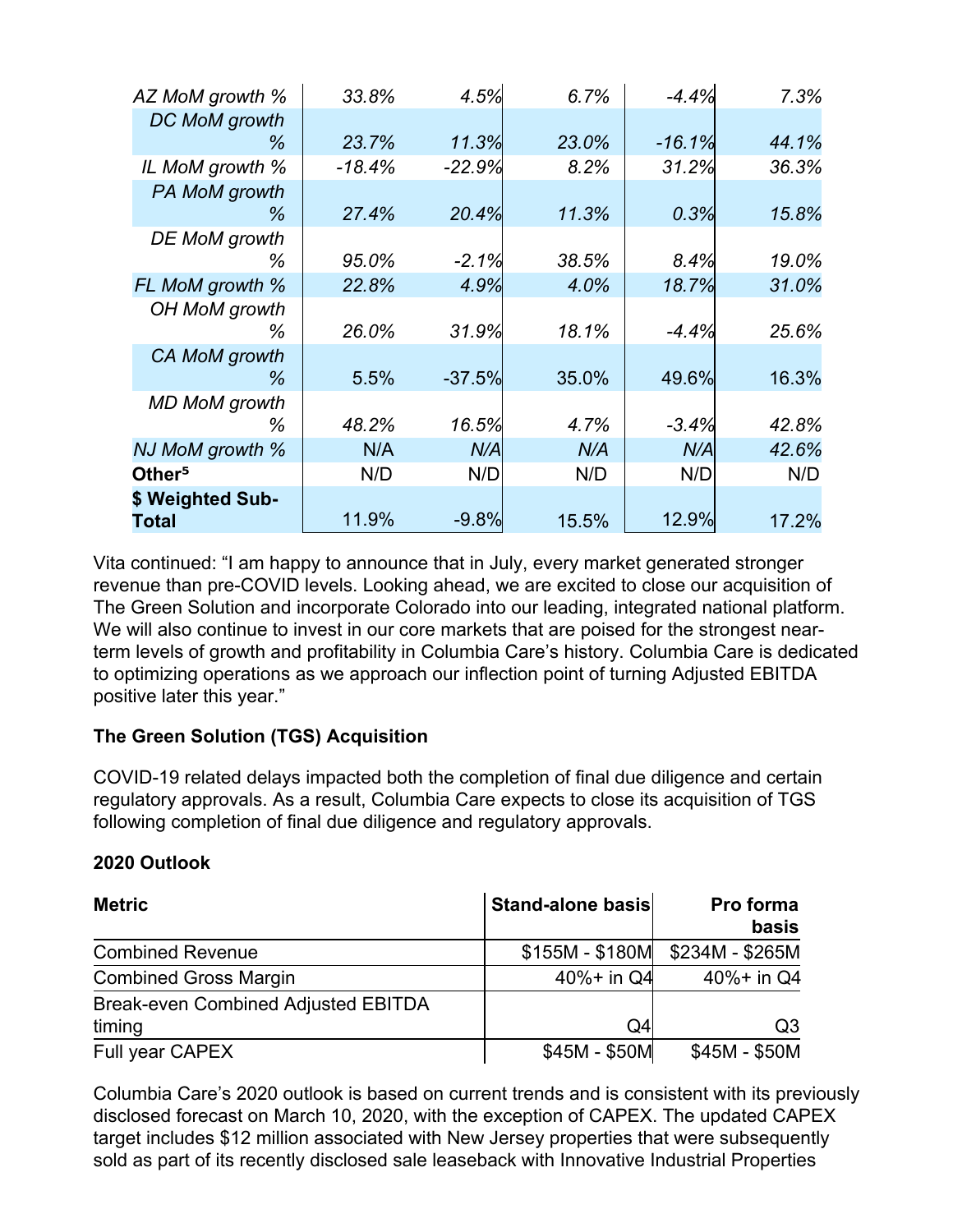(NYSE:IIP). Excluding these properties, the updated 2020 CAPEX forecast would be \$33- \$38 million compared to its prior forecast of \$25-30 million. The increase reflects the anticipation of pulling forward investments in certain markets due to stronger than anticipated demand.

For Fiscal 2020, the Company is providing guidance to reflect the transition from its 2019 growth strategy of activating licensed jurisdictions to achieving scale in each market. As a practical matter, in providing its 2020 guidance, Columbia Care does not incorporate changes in the regulatory environment, including the potentially positive impact of any future transitions from medical only to medical and adult use programs, despite our expectations for several markets to convert in the next 12 months. The Company also excludes recent wins in Missouri and Utah as well as any new market openings, the development of additional assets, future M&A and/or license pursuit activities. See *"Caution Concerning Forward-Looking Statements"* below for further discussion.

## **COVID-19 Impact**

In order to assist investors in determining the effect of COVID-19 on the business of the Company, management believes it is appropriate to provide an estimate of the impact COVID-19 had on certain key metrics, particularly because the vast majority of the impact was caused by policymakers in multiple markets temporarily suspending the programs in which we operate. Management believes that the COVID-19 Pandemic had an impact of approximately \$6.9 Million to Combined Revenue and a \$2.8 Million impact to Gross Profit and Adjusted EBITDA. In order to provide these estimates, management compared the average weekly revenue run-rate for the four weeks prior to March 24 to weekly actual revenue from April 1 to June 30 and extrapolated the results assuming that business would have otherwise be conducted as usual in all respects. Management estimated gross profit loss based on the historical gross profit for the affected markets, again assuming business as usual in all respects.

These numbers are provided for information purposes only and represent management's reasonable estimates of the impacts as stated above. These estimates are provided for informational purpose only and should not be interpreted as actual results or as a prediction of future revenues or growth.

## **Conference Call and Webcast Details**

Management will host a conference call today at 5:00 p.m. Eastern time to discuss its second quarter results.

To access the live conference call via telephone, please dial 1-877-407-8914 (US Callers) or 1-201-493-6795 (international callers), no passcode is required. A live audio webcast of the call will also be available in the Investor Relations section of the Company's website at <https://ir.col-care.com/> or at

<https://78449.themediaframe.com/dataconf/productusers/colc/mediaframe/39880/indexl.html>.

A replay of the audio webcast will be available in the Investor Relations section of the Company's website approximately 2 hours after completion of the call and will be archived for 30 days.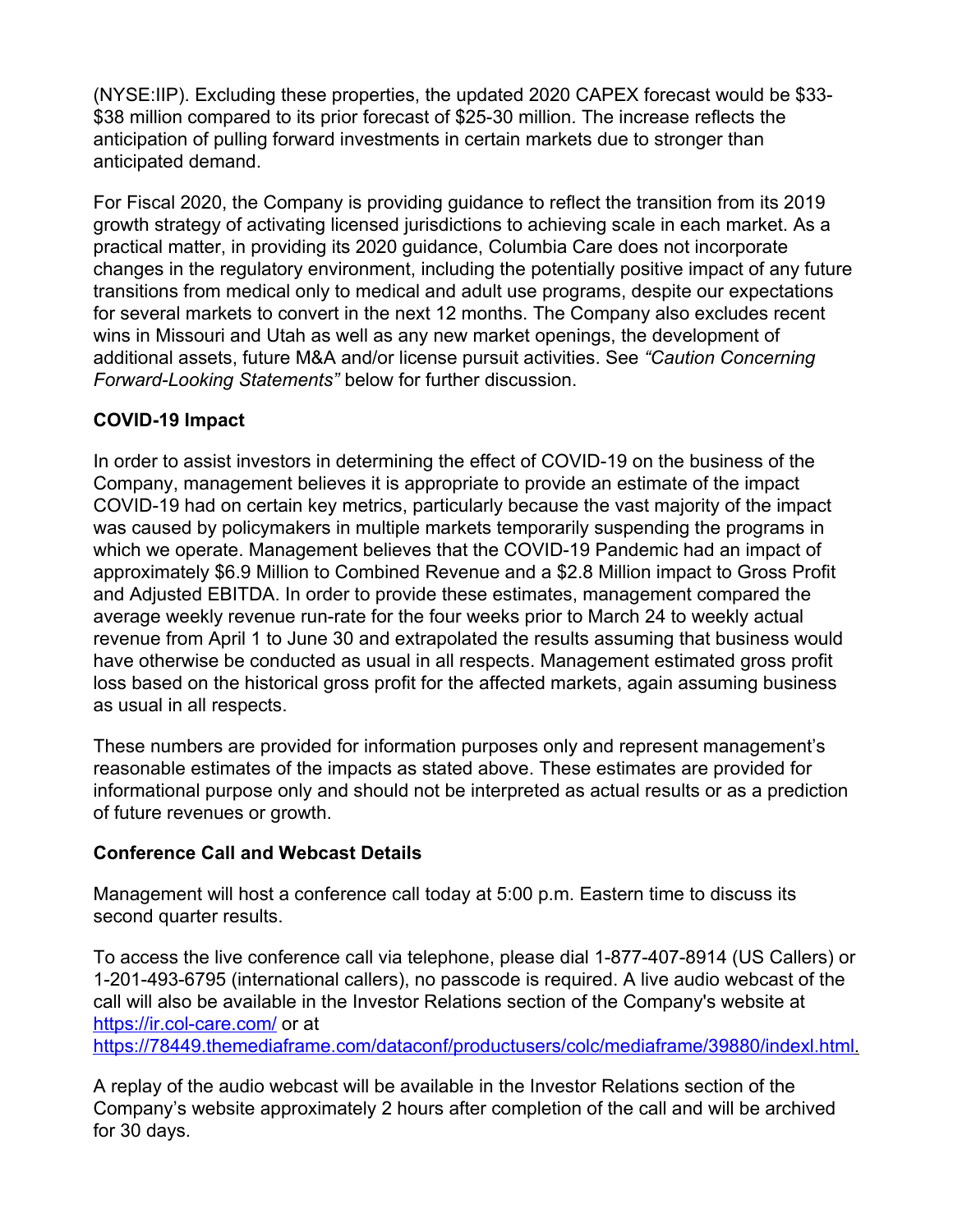## **Non-IFRS Financial Measures**

In this press release, Columbia Care refers to certain non-IFRS financial measures, Combined Revenue, Adjusted EBITDA, Combined Adjusted EBITDA, gross profit excluding changes in fair value of biological assets and inventory sold and Combined Gross Profit excluding changes in fair value of biological assets and inventory sold. These measures do not have any standardized meaning prescribed by IFRS and may not be comparable to similar measures presented by other companies. Columbia Care considers certain non-IFRS measures to be meaningful indicators of the performance of its business. A reconciliation of such non-IFRS financial measures to their nearest comparable IFRS measure is included in this press release and a further discussion of some of these items is contained in the Company's Management, Discussion and Analysis for the three and six months ended June 30, 2020 dated August 7, 2020.

#### **About Columbia Care Inc.**

Columbia Care is one of the largest and most experienced cultivators, manufacturers and providers of medical and adult use cannabis products and related services with licenses in 18 US jurisdictions<sup>6</sup> and the EU. Columbia Care has completed 2 million sales transactions since inception and working in collaboration with renowned and innovative teaching hospitals and medical centers globally, continues to be a patient-centered health and wellness company setting the standard for compassion, professionalism, quality, care and innovation in the rapidly expanding cannabis industry. For more information on Columbia Care, please visit [www.col-care.com](http://www.col-care.com).

#### **Caution Concerning Forward-Looking Statements**

This press release contains certain statements that constitute forward-looking information within the meaning of applicable securities laws ("forward-looking statements"). Statements concerning Columbia Care's objectives, goals, strategies, priorities, intentions, plans, beliefs, expectations and estimates, and the business, operations, financial performance and condition of Columbia Care as well as statements under the heading "2020 Outlook" are forward-looking statements. The words "believe", "expect", "anticipate", "estimate", "intend", "may", "will", "would", "could", "should", "continue", "plan", "goal", "objective", and similar expressions and the negative of such expressions are intended to identify forward-looking statements, although not all forward-looking statements contain these identifying words.

Certain material factors and assumptions were applied in providing these forward-looking statements. Forward-looking information involves numerous assumptions, including assumptions on revenue and expected gross margins, capital allocation, EBITDA break even targets and other financial results; growth of its operations via expansion, for the effects of any transactions; expectations for the potential benefits of any transactions including the acquisition of The Green Solution; statements relating to the business and future activities of, and developments related to, the Company after the date of this press release, including such things as future business strategy, competitive strengths, goals, expansion and growth of the Company's business, operations and plans; expectations that planned acquisitions (including the acquisition of The Green Solution) will be completed as previously announced; expectations regarding cultivation and manufacturing capacity; expectations regarding receipt of regulatory approvals; expectations that licenses applied for will be obtained; potential future legalization of adult-use and/or medical cannabis under U.S. federal law;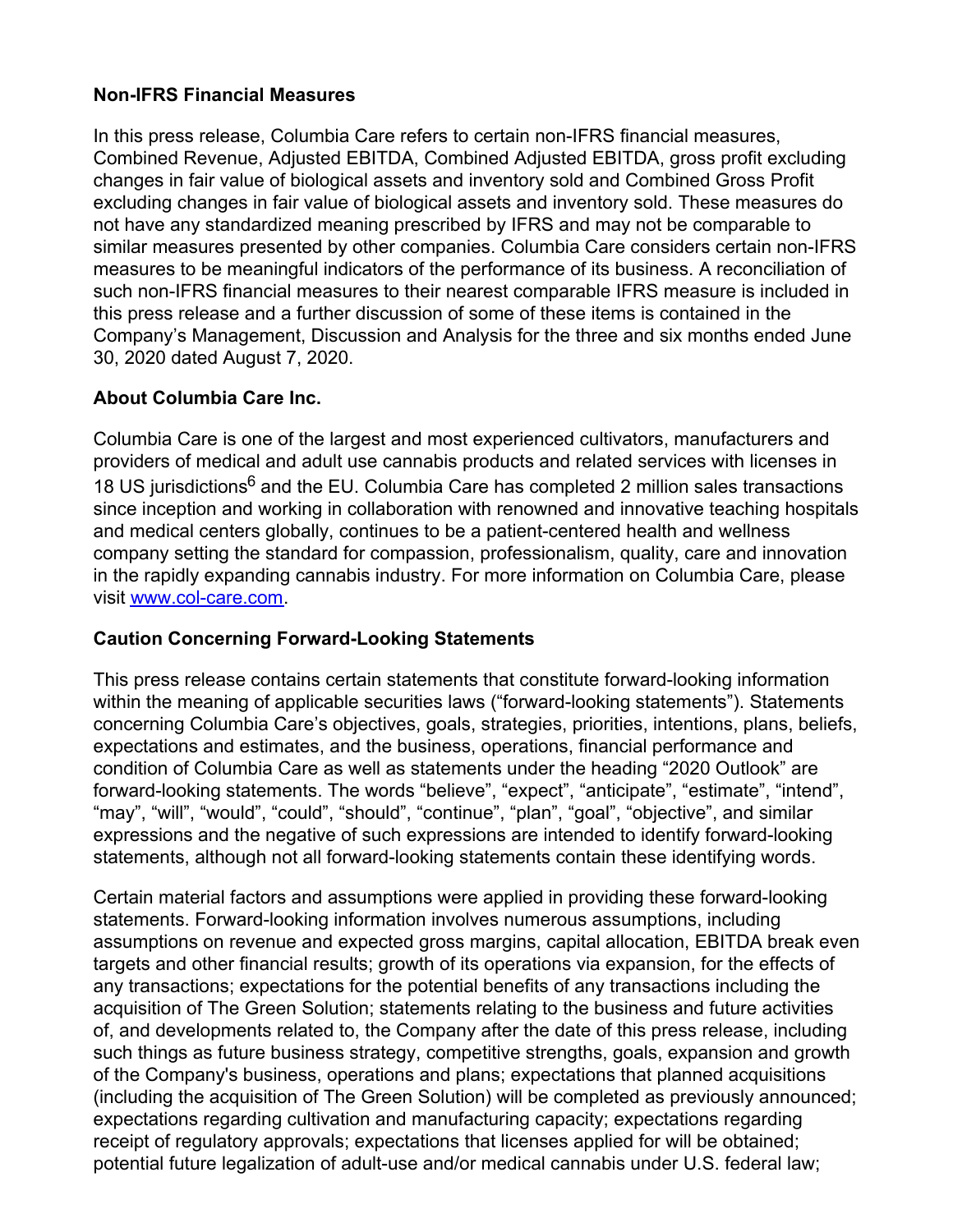expectations of market size and growth in the U.S. and the states in which the Company operates; expectations for other economic, business, regulatory and/or competitive factors related to the Company or the cannabis industry generally; and other events or conditions that may occur in the future. Forward-looking statements may relate to future financial conditions, results of operations, plans, objectives, performance or business developments. These statements speak only as at the date they are made and are based on information currently available and on the then current expectations. Holders of securities of the Company are cautioned that forward-looking statements are not based on historical facts but instead are based on reasonable assumptions and estimates of management of the Company at the time they were provided or made and involve known and unknown risks, uncertainties and other factors which may cause the actual results, performance or achievements of the Company, as applicable, to be materially different from any future results, performance or achievements expressed or implied by such forward-looking statements, including, but not limited to, risks and uncertainties related to: the available funds of the Company and the anticipated use of such funds; the availability of financing opportunities; legal and regulatory risks inherent in the cannabis industry; risks associated with economic conditions, dependence on management and currency risk; risks relating to U.S. regulatory landscape and enforcement related to cannabis, including political risks; risks relating to anti-money laundering laws and regulation; other governmental and environmental regulation; public opinion and perception of the cannabis industry; risks related to contracts with third-party service providers; risks related to the enforceability of contracts; reliance on the expertise and judgment of senior management of the Company, and ability to retain such senior management; risks related to proprietary intellectual property and potential infringement by third parties; risks relating to the management of growth; increasing competition in the industry; risks inherent in an agricultural business; risks relating to energy costs; risks associated to cannabis products manufactured for human consumption including potential product recalls; reliance on key inputs, suppliers and skilled labor; cybersecurity risks; ability and constraints on marketing products; fraudulent activity by employees, contractors and consultants; tax and insurance related risks; risks related to the economy generally; risk of litigation; conflicts of interest; risks relating to certain remedies being limited and the difficulty of enforcement of judgments and effect service outside of Canada; risks related to future acquisitions or dispositions; sales by existing shareholders; limited research and data relating to cannabis; as well as those risk factors discussed under "Risk Factors" in Columbia Care's Annual Information Form dated March 31, 2020 and filed with the applicable Canadian securities regulatory authorities on SEDAR at [www.sedar.com](http://www.sedar.com), in the Company's Annual Information Form, and as described from time to time in documents filed by the Company with Canadian securities regulatory authorities.

The purpose of forward-looking statements is to provide the reader with a description of management's expectations, and such forward-looking statements may not be appropriate for any other purpose. In particular, but without limiting the foregoing, disclosure in this press release as well as statements regarding the Company's objectives, plans and goals, including future operating results and economic performance may make reference to or involve forward-looking statements. Although the Company believes that the expectations reflected in such forward-looking statements are reasonable, it can give no assurance that such expectations will prove to have been correct. A number of factors could cause actual events, performance or results to differ materially from what is projected in the forwardlooking statements. No undue reliance should be placed on forward-looking statements contained in this press release. Such forward-looking statements are made as of the date of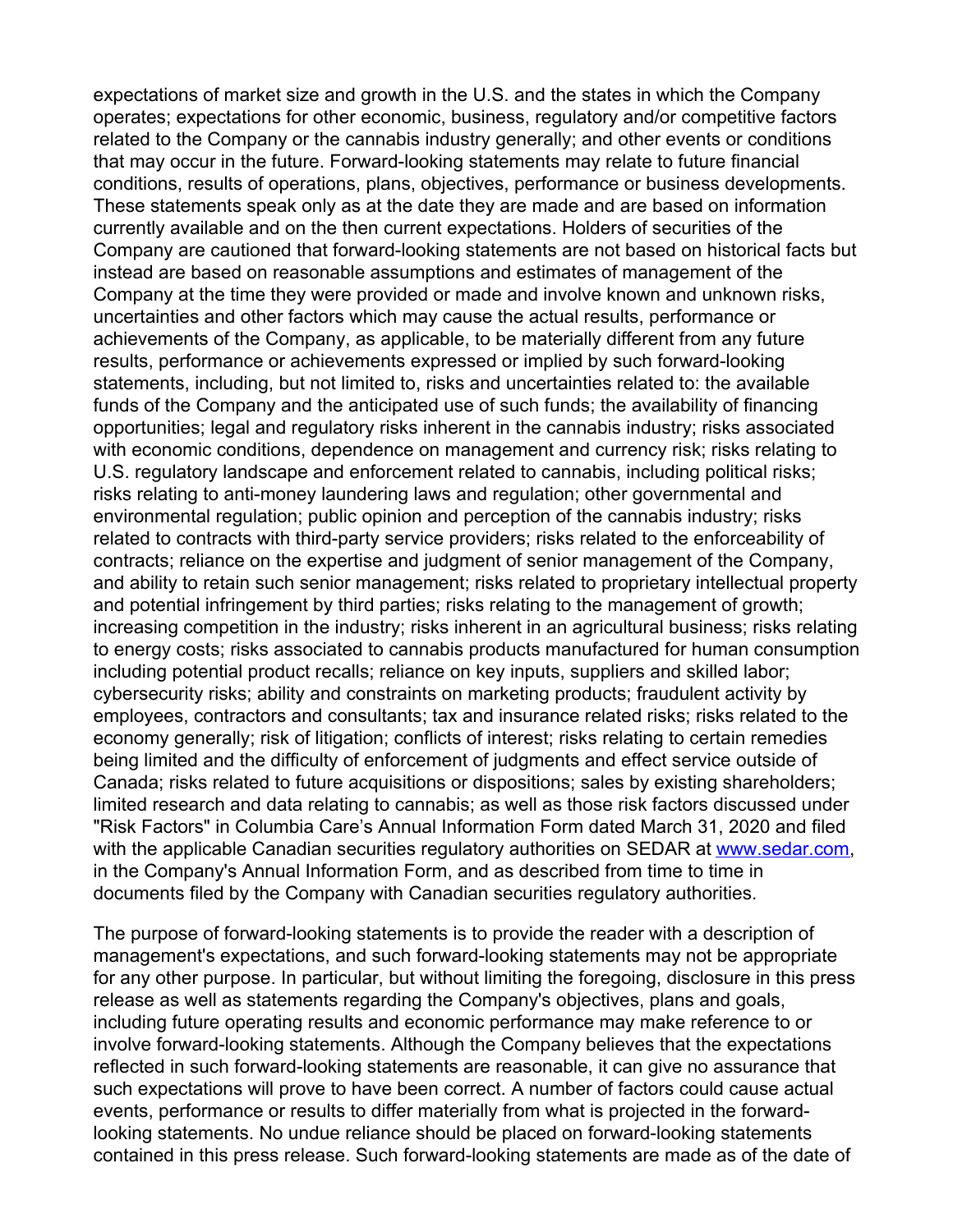this press release. Columbia Care undertakes no obligation to update or revise any forwardlooking statements, whether as a result of new information, future events or otherwise, except as required by applicable law. The Company's forward-looking statements are expressly qualified in their entirety by this cautionary statement.

This news release contains future-oriented financial information and financial outlook information (collectively, "FOFI") about Columbia Care's prospective results of operations, production and production efficiency, commercialization, revenue, gross margins and capex, all of which are subject to the same assumptions, risk factors, limitations, and qualifications as set forth in the above paragraph. FOFI contained in this document was approved by management as of the date of this document and was provided for the purpose of providing further information about Columbia Care's future business operations. Columbia Care disclaims any intention or obligation to update or revise any FOFI contained in this document, whether because of new information, future events or otherwise, unless required pursuant to applicable law. Readers are cautioned that the FOFI contained in this document should not be used for purposes other than for which it is disclosed herein.

*<sup>2</sup> Combined metrics include operations from CannAscend in Ohio. The Company purchased an exclusive option to acquire all outstanding membership interests in CannAscend following their twelfth month of operation and subject to regulatory approval. See table 5 for a reconciliation of reported and combined revenue.*

*<sup>3</sup> Excludes changes in fair value of biological assets and inventory sold.*

 $\overline{\phantom{a}}$  , and the set of the set of the set of the set of the set of the set of the set of the set of the set of the set of the set of the set of the set of the set of the set of the set of the set of the set of the s

*<sup>4</sup> Expected to consolidate after 12-month statutory review and approval period.*

*<sup>5</sup> Other includes PR, VA, MO, UT, International and Corporate - not material for purposes of this analysis. 'N/D - Not Disclosed.*

*6 Includes Colorado, subject to successful completion of the acquisition of The Green Solution and West Virginia industrial hemp cultivation license.*

## **TABLE 1 - CONDENSED CONSOLIDATED STATEMENTS OF OPERATIONS**

(in US \$ thousands, except share and per share figures, unaudited)

|                                            | <b>Three Months Ended</b> |                         | <b>Six Months Ended</b> |                         |
|--------------------------------------------|---------------------------|-------------------------|-------------------------|-------------------------|
|                                            | <b>June 30,</b><br>2020   | <b>June 30,</b><br>2019 | <b>June 30,</b><br>2020 | <b>June 30,</b><br>2019 |
| Revenue                                    | \$28,413                  | \$19,297                | \$54,736                | \$32,167                |
| <b>Production costs</b>                    | (18, 273)                 | (13,868)                | (36, 563)               | (22, 337)               |
| Gross profit before fair value adjustments | 10,140                    | 5,429                   | 18,173                  | 9,830                   |
| Fair value adjustments biological assets,  |                           |                         |                         |                         |
| net                                        | (4,321)                   | (195)                   | 237                     | (6, 799)                |
| Gross profit                               | 5,819                     | 5,234                   | 18,410                  | 3,031                   |
| Operating expenses                         | (29,579)                  | (39,269)                | (61,148)                | (61, 194)               |
| Loss from operations                       | (23, 760)                 | (34, 035)               | (42, 738)               | (58, 163)               |
| Other (expense) income, net                | (3,653)                   | 671                     | (4,613)                 | 282                     |

*<sup>1</sup> 2Q Estimated COVID-19 Impact is a non-IFRS measure. See "Covid-19 Impact" for more details.*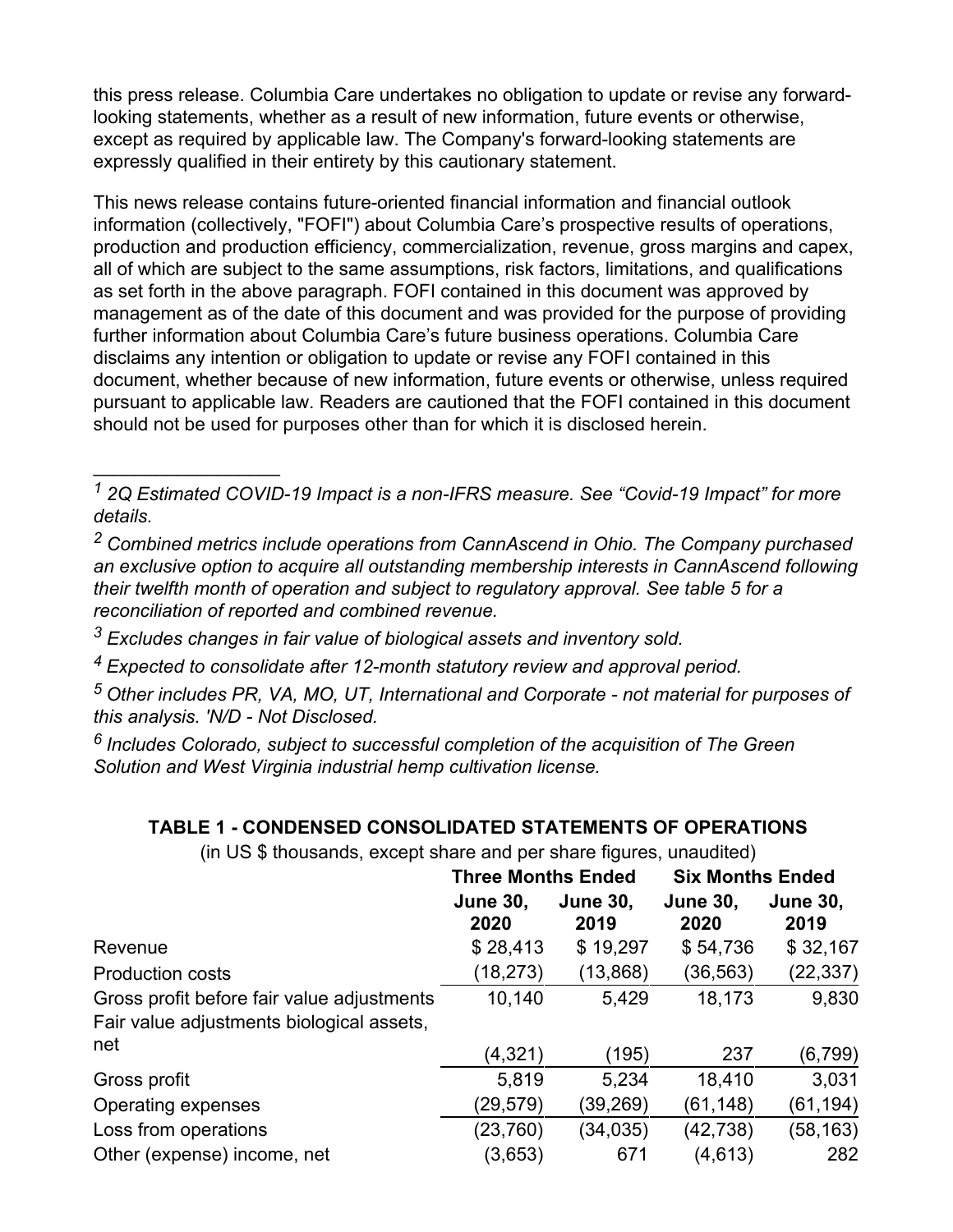| Income tax benefit (expense)                                                                   | 76                                           | (354)       | (634)       | (969)        |
|------------------------------------------------------------------------------------------------|----------------------------------------------|-------------|-------------|--------------|
| Net loss                                                                                       | (27, 337)                                    | (33, 718)   | (47, 985)   | (58, 850)    |
| Net loss attributable to non-controlling<br>interests                                          | (3,203)                                      | (76)        | (3,741)     | (348)        |
| Net loss attributable to Columbia Care<br>shareholders                                         | \$ (24, 134)                                 | \$ (33,642) | \$ (44,244) | \$ (58, 502) |
| Weighted average common shares<br>outstanding - basic and diluted                              | 218,027,207210,339,867217,283,357203,353,542 |             |             |              |
| Earnings per common share attributable<br>to Columbia Care shareholders - basic<br>and diluted | \$ (0.11)                                    | \$ (0.16)   | \$ (0.20)   | \$ (0.29)    |

## **TABLE 2 - RECONCILIATION OF IFRS TO NON-IFRS MEASURES**

(in US \$ thousands, unaudited)

|                                    | <b>Three Months Ended</b> |                         | <b>Six Months Ended</b> |                         |
|------------------------------------|---------------------------|-------------------------|-------------------------|-------------------------|
|                                    | <b>June 30,</b><br>2020   | <b>June 30,</b><br>2019 | <b>June 30,</b><br>2020 | <b>June 30,</b><br>2019 |
| Net loss                           | \$(27,337)                | \$ (33,718)             | \$ (47,985)             | \$ (58, 850)            |
| Income tax (benefit) expense       | (76)                      | 354                     | 634                     | 969                     |
| Depreciation and amortization      | 5,902                     | 3,159                   | 11,630                  | 6,029                   |
| Net interest and debt amortization | 1,684                     | 378                     | 2,481                   | 825                     |
| <b>EBITDA</b>                      | \$ (19,827)               | \$(29,827)              | \$ (33,240)             | \$ (51,027)             |
| Share-based compensation           | 8,007                     | 7,157                   | 15,123                  | 11,389                  |
| Fair value adjustments biological  |                           |                         |                         |                         |
| assets, net                        | 4,321                     | 195                     | (237)                   | 6,799                   |
| Impairment on disposal group       | 1,969                     |                         | 1,969                   |                         |
| Listing fee expense                |                           | 11,071                  |                         | 11,071                  |
| COVID-19 related expenses          | 49                        |                         | 867                     |                         |
| <b>Adjusted EBITDA</b>             | \$ (5,481)                | \$(11,404)              | \$ (15,518)             | \$ (21,768)             |

## **TABLE 3 - CONDENSED CONSOLIDATED STATEMENTS OF CASH FLOW**

(in US \$ thousands, unaudited)

|                                           | <b>Three Months Ended</b> |                         | <b>Six Months Ended</b> |                         |
|-------------------------------------------|---------------------------|-------------------------|-------------------------|-------------------------|
|                                           | <b>June 30,</b><br>2020   | <b>June 30,</b><br>2019 | <b>June 30,</b><br>2020 | <b>June 30,</b><br>2019 |
| Net cash used in operating activities     | \$ (18,094)               | \$ (27,221)             | \$ (28, 524)            | \$(42,294)              |
| Net cash used in investment<br>activities | (6,903)                   | (19,006)                | (29, 719)               | (31, 405)               |
| Net cash provided by financing            |                           |                         |                         |                         |
| activities                                | 40,489                    | 112,473                 | 53,129                  | 152,768                 |
| Net increase (decrease) in cash           | 15,492                    | 66,246                  | (5, 114)                | 79,069                  |
| Cash balance - beginning of period        | 26,858                    | 59,064                  | 47,464                  | 46,241                  |
| Cash balance - end of period              | 42,350                    | 125,310                 | 42,350                  | 125,310                 |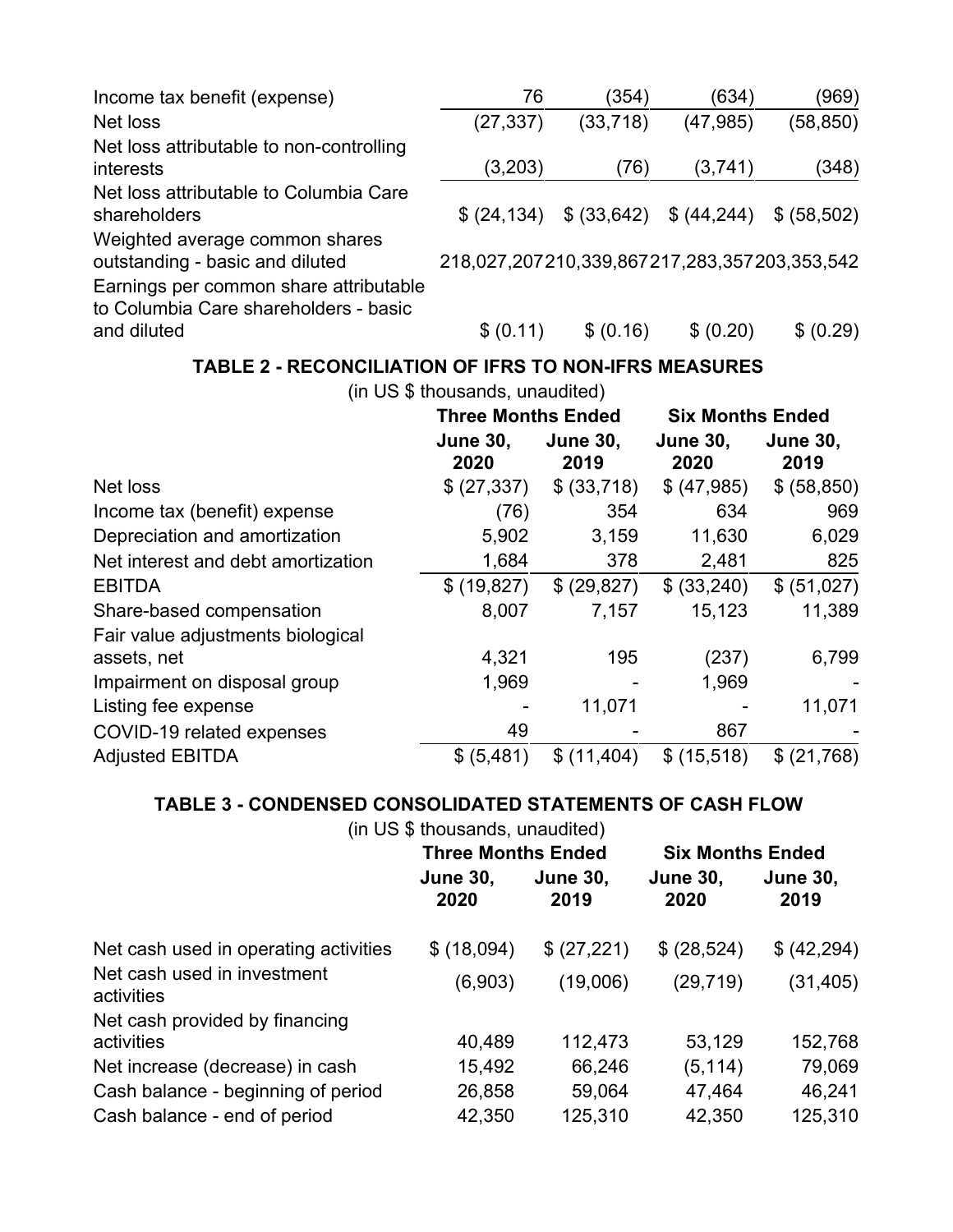#### **TABLE 4 - CONDENSED CONSOLIDATED STATEMENTS OF FINANCIAL POSITION (SELECT ITEMS)**

(in US \$ thousands, unaudited)

|                                  | June 30, 2020 | <b>December 31, 2019</b> |
|----------------------------------|---------------|--------------------------|
| Cash                             | \$42,350      | \$47,464                 |
| <b>Total current assets</b>      | 161,906       | 154,489                  |
| Property and equipment, net      | 116,157       | 104,034                  |
| Right of use assets              | 80,025        | 79,031                   |
| <b>Total assets</b>              | 423,636       | 402,276                  |
| <b>Total current liabilities</b> | 32,884        | 35,402                   |
| <b>Total liabilities</b>         | 181,661       | 135,344                  |
| Total equity                     | 241,975       | 266,932                  |

#### **TABLE 5 - COMBINED FINANCIALS AND RECONCILIATIONS**

(in US \$ thousands, unaudited) **Three Months Ended Six Months Ended June 30, 2020 June 30, 2019 June 30, 2020 June 30, 2019** Revenue, as reported  $$28,413$   $$19,297$   $$54,736$   $$32,167$ CannAscend revenues 4,599 - 7,212 Combined revenue 33,012 19,297 61,948 32,167 Gross profit, as reported  $$10,140$   $$5,429$   $$18,173$   $$9,830$ CannAscend gross profit 1,768 - 2,803 Combined gross profit 11,908 5,429 20,976 9,830 Adjusted EBITDA, as reported  $$ (5,481) \$ (11,404) \$ (15,518) \$ (21,768)$ CannAscend adjusted EBITDA 747 - 919 (438) Combined adjusted EBITDA (4,734) (11,404) (14,599) (22,206)

View source version on businesswire.com: <https://www.businesswire.com/news/home/20200810005727/en/>

## **Investor Contact:**

Cristina De Tomasi Investor Relations +1.212.271.0915 [ir@col-care.com](mailto:ir@col-care.com)

**Media Contact:** Gabriella Velez 5WPR [columbiacare@5wpr.com](mailto:columbiacare@5wpr.com)